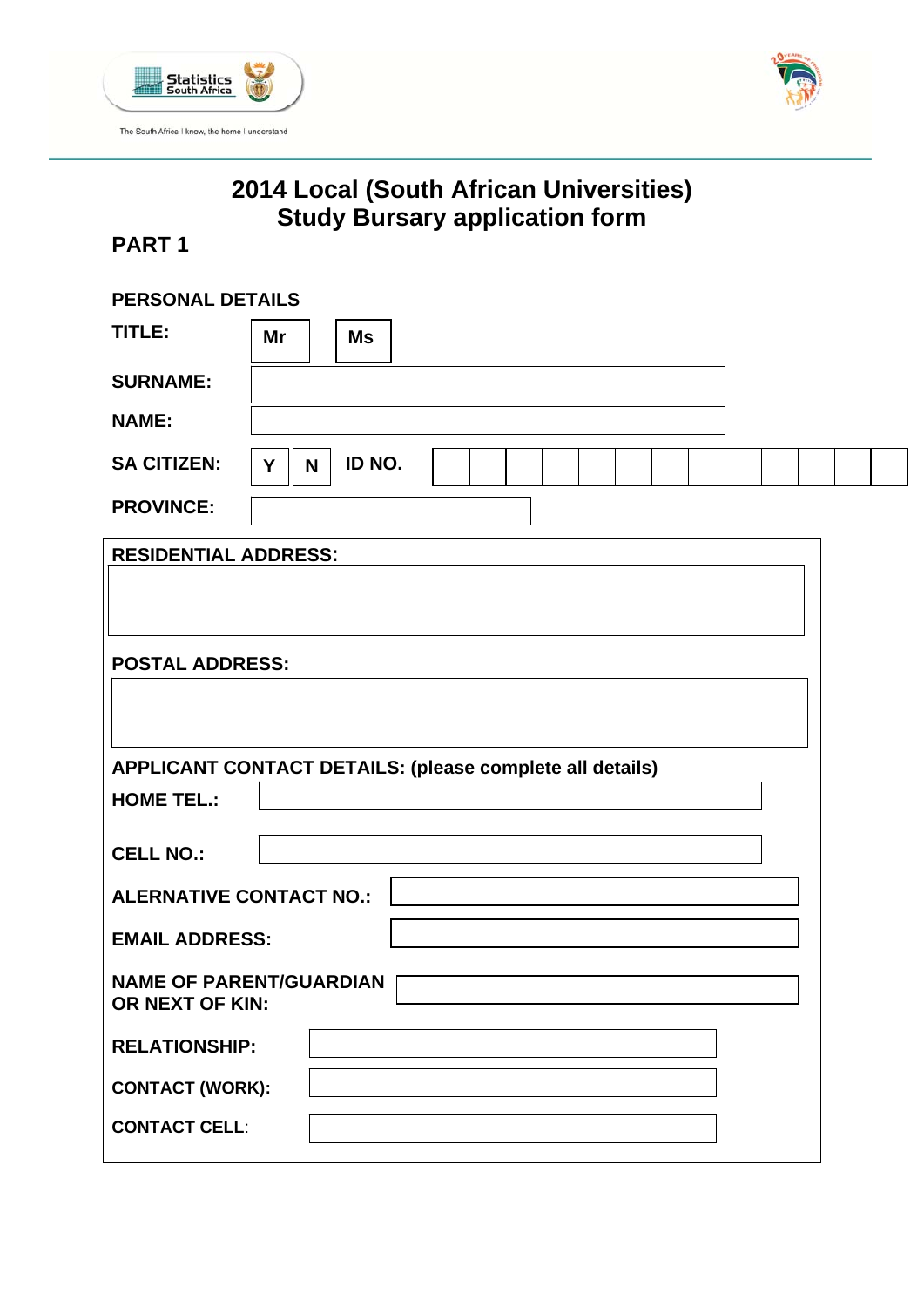## **IMPORTANT NOTES**

- Please print.
- Failure to complete this application form fully and correctly may prejudice the applicant's chances of obtaining a bursary.
- Your Parent/ Guardian **MUST** approve this application form before it is submitted to Statistics South Africa
- **Please attach the following documents:**
- a) Copy of Certified Matric (Grade 12) Certificate and/or any other Qualifications
- b) 2013 Grade 12 applicants to provide the June and September results and testimonials
- c) Copy of Certified Identity Document
- d) Certified documentation of Parent's/Guardian's latest proof of monthly income
- e) Completed Curriculum Vitae

# **CLOSING DATE FOR APPLICATION:**

### **10 January 2014**

### **PART 2**

#### **EDUCATION DETAILS**

**(Please supply certified results for both Grade 12 or Tertiary studies)** 

**Highest grade passed:** 

| <b>Grade 12 Subjects:</b> |  |
|---------------------------|--|
|                           |  |
|                           |  |
|                           |  |
|                           |  |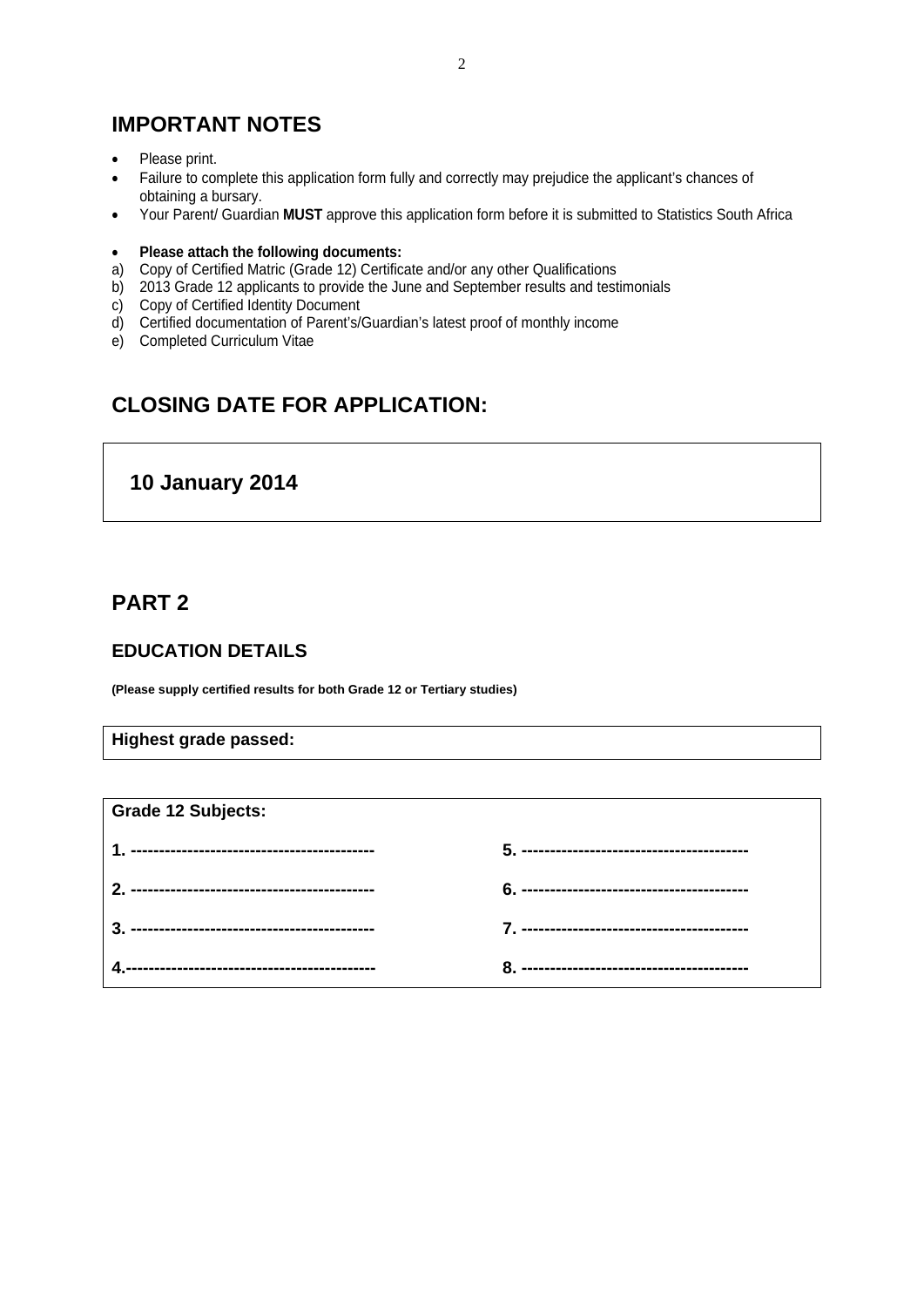## Particulars of current studies (Tertiary students only)

### Name of Degree:

Name of Institution:

Student No. (If any):

Year of Study:

### **PART 3**

Please complete a full motivation as to why you are requiring financial assistance: